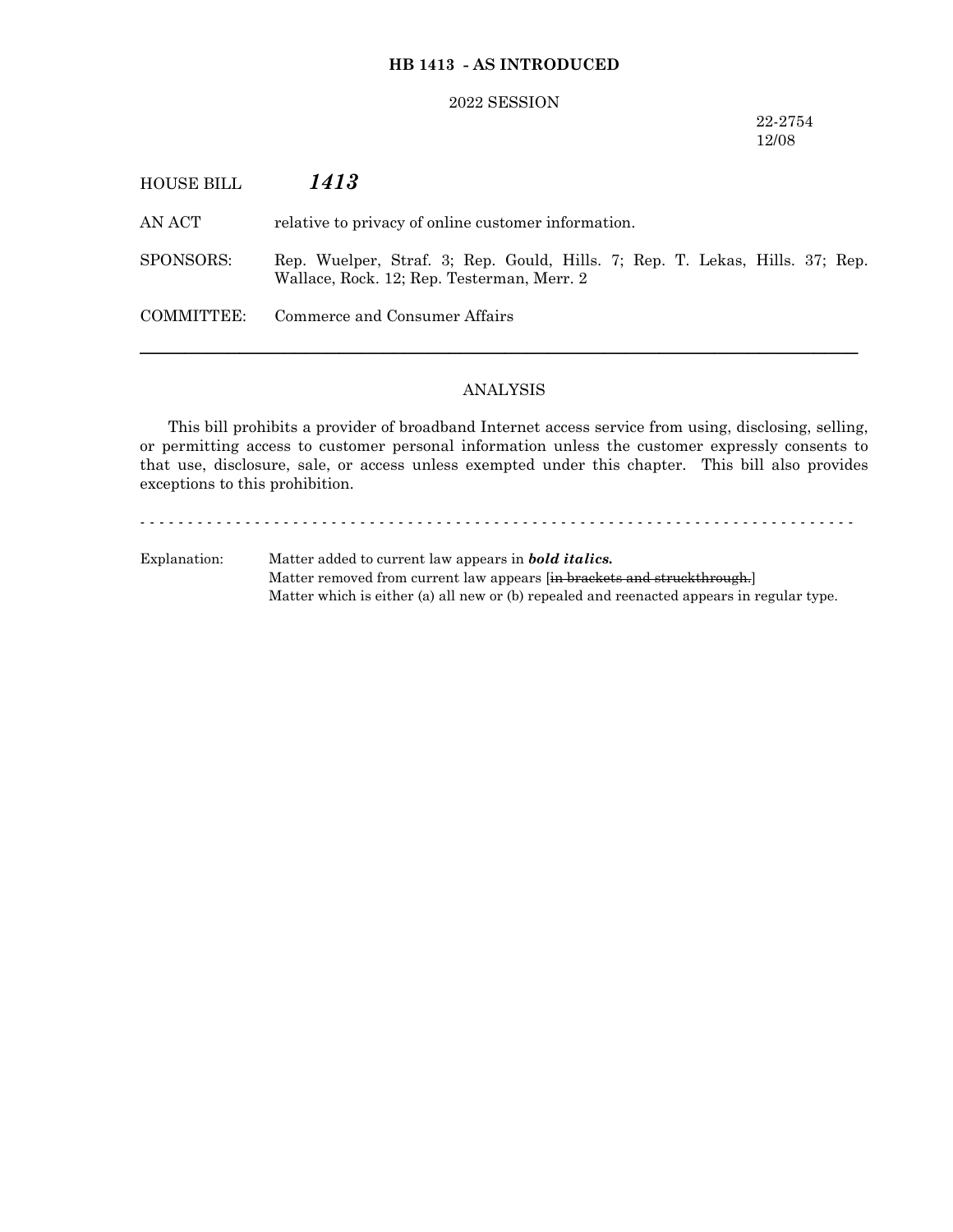# **HB 1413 - AS INTRODUCED**

## STATE OF NEW HAMPSHIRE

*In the Year of Our Lord Two Thousand Twenty Two*

|                | AN ACT                                                                                                   | relative to privacy of online customer information.                                                   |  |
|----------------|----------------------------------------------------------------------------------------------------------|-------------------------------------------------------------------------------------------------------|--|
|                | Be it Enacted by the Senate and House of Representatives in General Court convened:                      |                                                                                                       |  |
| 1              |                                                                                                          | 1 New Chapter; Broadband Internet Access Service Customer Privacy. Amend RSA by inserting             |  |
| $\overline{2}$ | after chapter 359-S the following new chapter:                                                           |                                                                                                       |  |
| 3              |                                                                                                          | CHAPTER 359-T                                                                                         |  |
| 4              |                                                                                                          | BROADBAND INTERNET ACCESS SERVICE CUSTOMER PRIVACY                                                    |  |
| 5              |                                                                                                          | 359-T:1 Definitions. In this chapter:                                                                 |  |
| 6              |                                                                                                          | I. "Broadband Internet access service" means a mass-market retail service by wire or radio            |  |
| 7              | that provides the capability to transmit data to and receive data from all or substantially all Internet |                                                                                                       |  |
| 8              |                                                                                                          | endpoints, including any capabilities that are incidental to and enable the operation of the service, |  |
| 9              |                                                                                                          | excluding dial-up Internet access service.                                                            |  |
| 10             | II.                                                                                                      | "Customer" means an applicant for or a current or former subscriber of broadband                      |  |
| 11             | Internet access service.                                                                                 |                                                                                                       |  |
| 12             |                                                                                                          | III. "Customer personal information" means:                                                           |  |
| 13             |                                                                                                          | (a) Personally identifying information about a customer, including but not limited to the             |  |
| 14             |                                                                                                          | customer's name, billing information, social security number, billing address and demographic data;   |  |
| 15             | and                                                                                                      |                                                                                                       |  |
| 16             | (b)                                                                                                      | Information from a customer's use of broadband Internet access service, including                     |  |
| 17             | but not limited to:                                                                                      |                                                                                                       |  |
| 18             |                                                                                                          | (1) The customer's web browsing history;                                                              |  |
| 19             |                                                                                                          | (2) The customer's application usage history;                                                         |  |
| 20             |                                                                                                          | The customer's precise geolocation information;<br>(3)                                                |  |
| 21             |                                                                                                          | The customer's financial information;<br>(4)                                                          |  |
| 22             |                                                                                                          | (5) The customer's health information;                                                                |  |
| 23             |                                                                                                          | (6) Information pertaining to the customer's children;                                                |  |
| 24             |                                                                                                          | The customer's device identifier, such as a media access control address,<br>(7)                      |  |
| 25             |                                                                                                          | international mobile equipment identity or Internet protocol address;                                 |  |
| 26             |                                                                                                          | (8) The content of the customer's communications; and                                                 |  |
| 27             |                                                                                                          | (9) The origin and destination Internet protocol addresses.                                           |  |
| 28             |                                                                                                          | IV. "Provider" means a person who provides broadband Internet access service.                         |  |
| 29             |                                                                                                          | 359-T:2 Privacy of Customer Personal Information. A provider shall not use, disclose, sell, or        |  |
| 30             |                                                                                                          | permit access to customer personal information, except as provided in RSA 359-T:3 and RSA 359-        |  |
| 31             | T:4.                                                                                                     |                                                                                                       |  |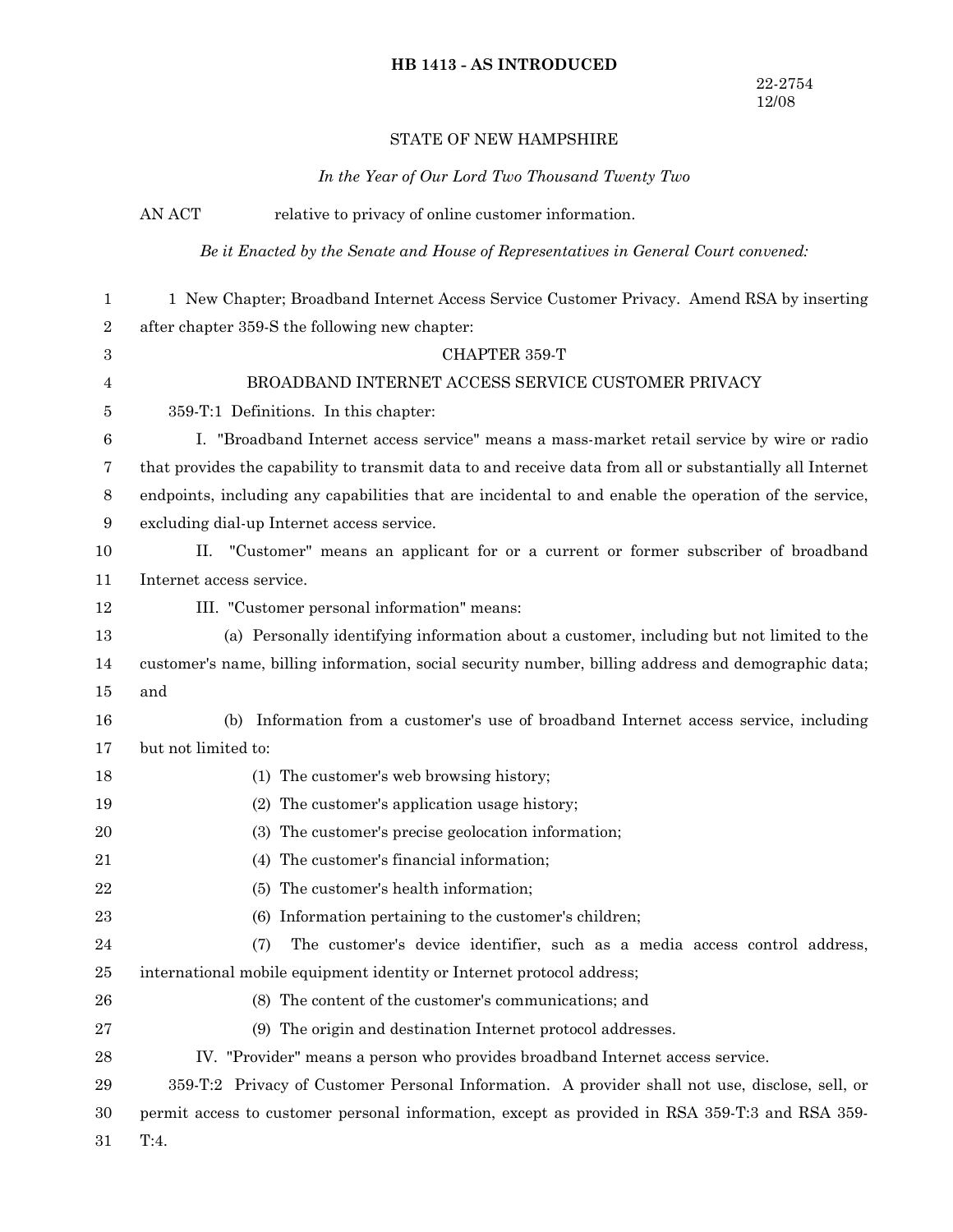### **HB 1413 - AS INTRODUCED - Page 2 -**

| $\mathbf{1}$     | 359-T:3 Customer Consent Exception.                                                                   |  |  |
|------------------|-------------------------------------------------------------------------------------------------------|--|--|
| $\,2$            | I. A provider may use, disclose, sell, or permit access to a customer's customer personal             |  |  |
| $\,3$            | information if the customer gives the provider express, affirmative consent to such use, disclosure,  |  |  |
| $\overline{4}$   | sale, or access. A customer may revoke the customer's consent under this paragraph at any time.       |  |  |
| $\bf 5$          | II. A provider shall not:                                                                             |  |  |
| 6                | (a) Refuse to serve a customer who does not provide consent under paragraph I; or                     |  |  |
| 7                | (b) Charge a customer a penalty or offer a customer a discount based on the customer's                |  |  |
| $8\phantom{1}$   | decision to provide or not provide consent under paragraph I.                                         |  |  |
| $\boldsymbol{9}$ | III. A provider may use, disclose, sell, or permit access to information the provider collects        |  |  |
| 10               | pertaining to a customer that is not customer personal information, except upon written notice from   |  |  |
| 11               | the customer notifying the provider that the customer does not permit the provider to use, disclose,  |  |  |
| 12               | sell, or permit access to that information.                                                           |  |  |
| 13               | 359-T:4 Other Exceptions. Notwithstanding the provisions of RSA 359-T:2 and RSA 359-T:3, a            |  |  |
| 14               | provider may collect, retain, use, disclose, sell, and permit access to customer personal information |  |  |
| 15               | without customer approval:                                                                            |  |  |
| 16               | I. For the purpose of providing the service from which such information is derived or for the         |  |  |
| 17               | services necessary to the provision of such service.                                                  |  |  |
| 18               | II. To advertise or market the provider's communications-related services to the customer.            |  |  |
| 19               | III. To comply with a lawful court order.                                                             |  |  |
| $20\,$           | IV. To initiate, render, bill for, and collect payment for broadband Internet access service.         |  |  |
| 21               | V. To protect users of the provider's or other providers' services from fraudulent,                   |  |  |
| $\bf{22}$        | abusive, or unlawful use of, or subscription to, such services; and                                   |  |  |
| 23               | VI. To provide geolocation information concerning the customer to:                                    |  |  |
| $\bf{24}$        | (a) For the purpose of responding to a customer's call for emergency services, a public               |  |  |
| $25\,$           | safety answering point; a provider of emergency medical or emergency dispatch services; a public      |  |  |
| ${\bf 26}$       | safety, fire service, or law enforcement official; or a hospital emergency or trauma care facility;   |  |  |
| $\sqrt{27}$      | (b) The customer's legal guardian or a member of the customer's immediate family in an                |  |  |
| $\bf{28}$        | emergency situation that involves the risk of death or serious physical harm; or                      |  |  |
| 29               | (c) A provider of information or database management services solely for the purpose of               |  |  |
| 30               | assisting in the delivery of emergency services in response to an emergency.                          |  |  |
| 31               | 359-T:5 A provider shall take reasonable measures to protect customer personal information            |  |  |
| 32               | from unauthorized use, disclosure or access.                                                          |  |  |
| 33               | I. In implementing security measures required by this section, a provider shall take into             |  |  |
| 34               | account each of the following factors:                                                                |  |  |
| 35               | (a) The nature and scope of the provider's activities;                                                |  |  |
| 36               | (b) The sensitivity of the data the provider collects;                                                |  |  |
| 37               | (c) The size of the provider; and                                                                     |  |  |